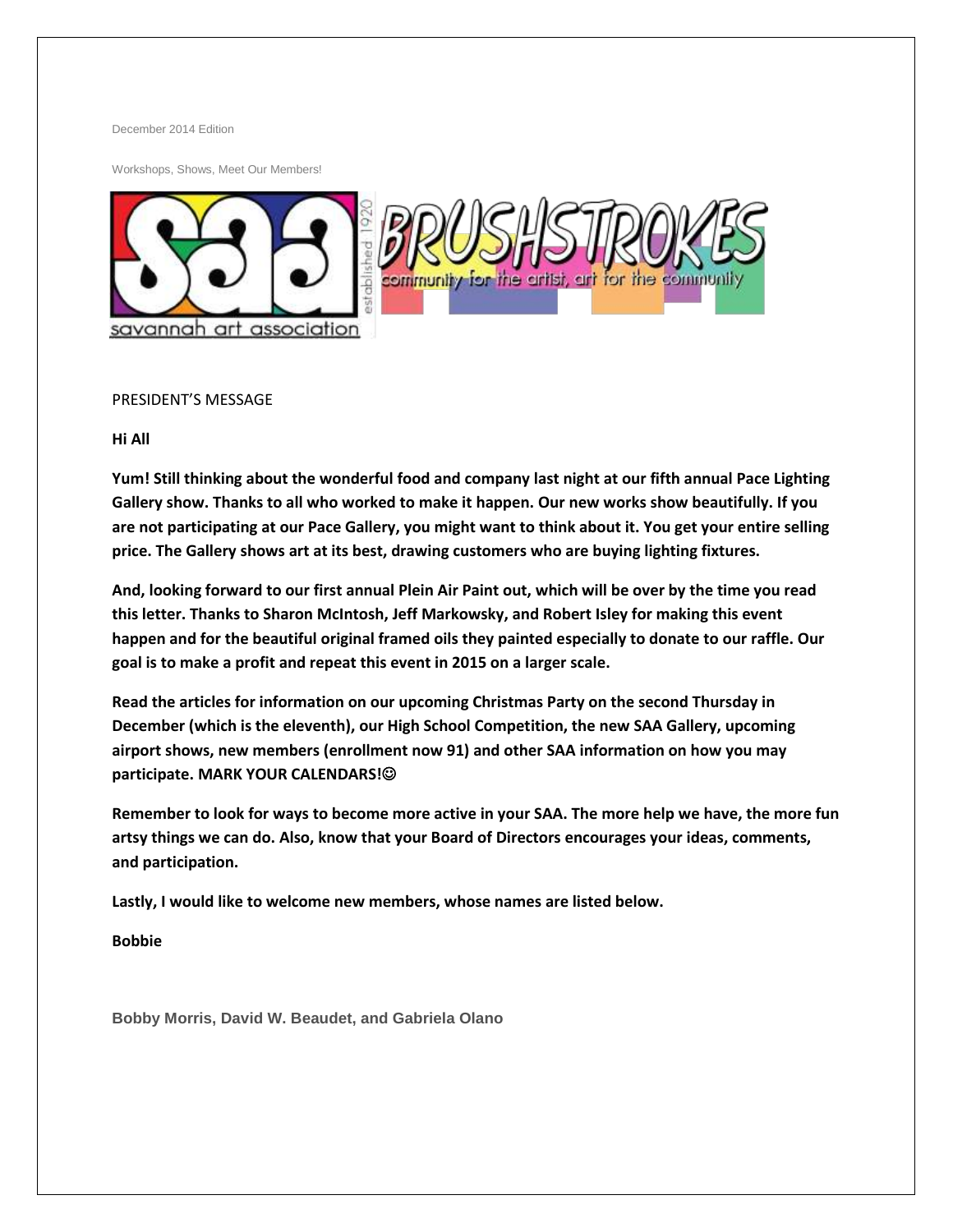

**Calendar Update**

# **November 2014 through December 2014 November**

- 4 BOD Meeting Generation One 10 a.m.
	- 6 8 Phil Stark Watercolor Workshop at Oatland Island Wildlife Center
		- 12 Deadline to submit to Brushstrokes
		- 13 Reception of new artworks at PACE GALLERY 5-7 p.m.
	- 15 PAINT OUT SAVANNAH pleinaire event ALL DAY.
	- 27 HAPPY THANKSGIVING!

#### **December**

- 4 BOD meeting TBA
- 7 Children's Painting Ornaments at Savannah Mall 10-2
- 11 SAA Christmas Party Funky Brunch Café 6-9 pm
- 16 Happy Hanukkah
- 25 Merry merry Christmas!
- 30 Airport change out art
- 31 Happy New Year!

#### **January 2015**

A Playshop in January at Generation One will be taught by Judy Nichols (markers) and

In February we have Mimi Diamond teaching one at Gen One on "The essence of Shapes".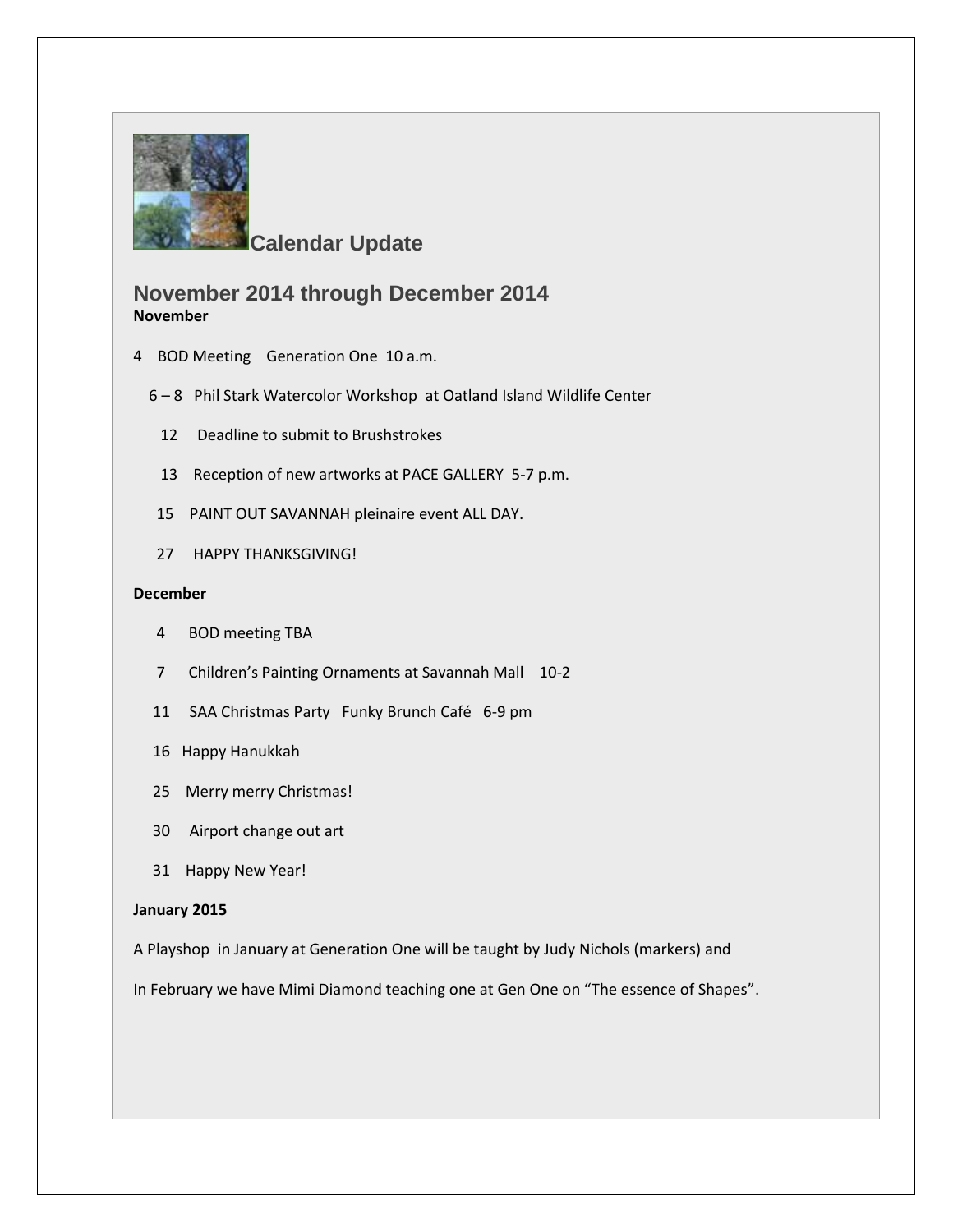*We are putting together some new programs for 2015, including a few where we hope to involve the entire Savannah community, not just artists. We can make it happen if we start preparing now. We need a small group of volunteers (3 to 5) to help us with research. Most of it can be done using your computer, on your own time and schedule, in your own home. Volunteers should be comfortable with basic web searches, using search engines like Google. If you have the time, please contact Andrea Stark at 912-663- 3188.*

Pictures from Paint Out Savannah – Plein Air Event November 15, 2014





these are now on display at the Sav. Airport Gallery

Winners of the Raffle Tickets and Plein Air Paintings by Robert Isley, Jeff Markowsky, and Sharon McIntosh.

1st Jennifer Jolley 2nd Joann & Ben Goldberg 3rd Barbara Not sure about spelling of the last name ,looks like Zinn,

Winning Plein Air painters:

1<sup>st</sup> Place Lori Keith Robinson \$150 "Market in Forsyth"

2<sup>nd</sup> Place David Boyd, Jr. \$100 "Mansard Morning"

3<sup>rd</sup> Place Dana Richardson \$75 "Price and Wahlberg"

HM Jeff Markowsky \$50 "Cathedral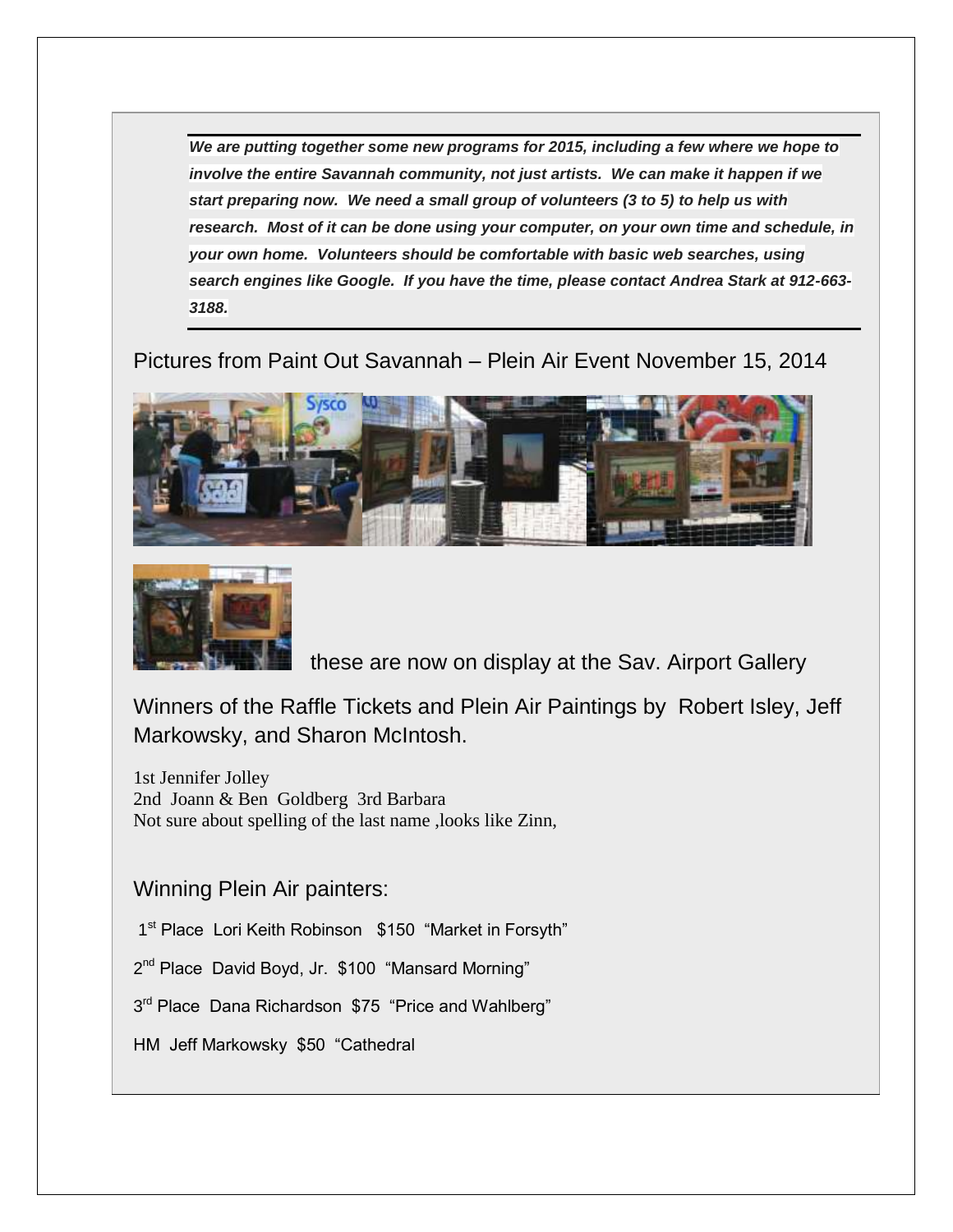

# **FEATURED ARTIST**

**Grace Rohland**

# **Artist Statement**

I never tire of looking at nature and all the interesting things in it. The beauty of the low country and its rich diversity of plant life and wild life are constant sources of inspiration. I often find that word and music also provide mental images that allow me to express my thoughts, ideas and impressions about various subjects in different ways.

The mediums, papers and techniques I choose often depend on the subject, image, or concept that I am trying to capture. I especially enjoy creating mixed media monoprints and monotypes. This technique allows me freedom of expression and results in rich color contrasts and textures.

# **About the Artist**

*I come from PA and my favorite toys as a child were my paints, and crayon basket! I had my first "official" art lesson at age 10 and art has been part of my life in one way or another since then!* 

*I've had the good fortune to live, travel, work and study in the USA, Asia, Europe and the Middle East. I believe these experiences have greatly enriched my life and have influenced my art perspectives.* 

# Work In Galleries

*Gallery* 11 in City Market, Savannah GA

Gallery 209, Savannah GA

*Presvious member of The Washington Printmakers Gallery***,** DuPont Circle, Washington DC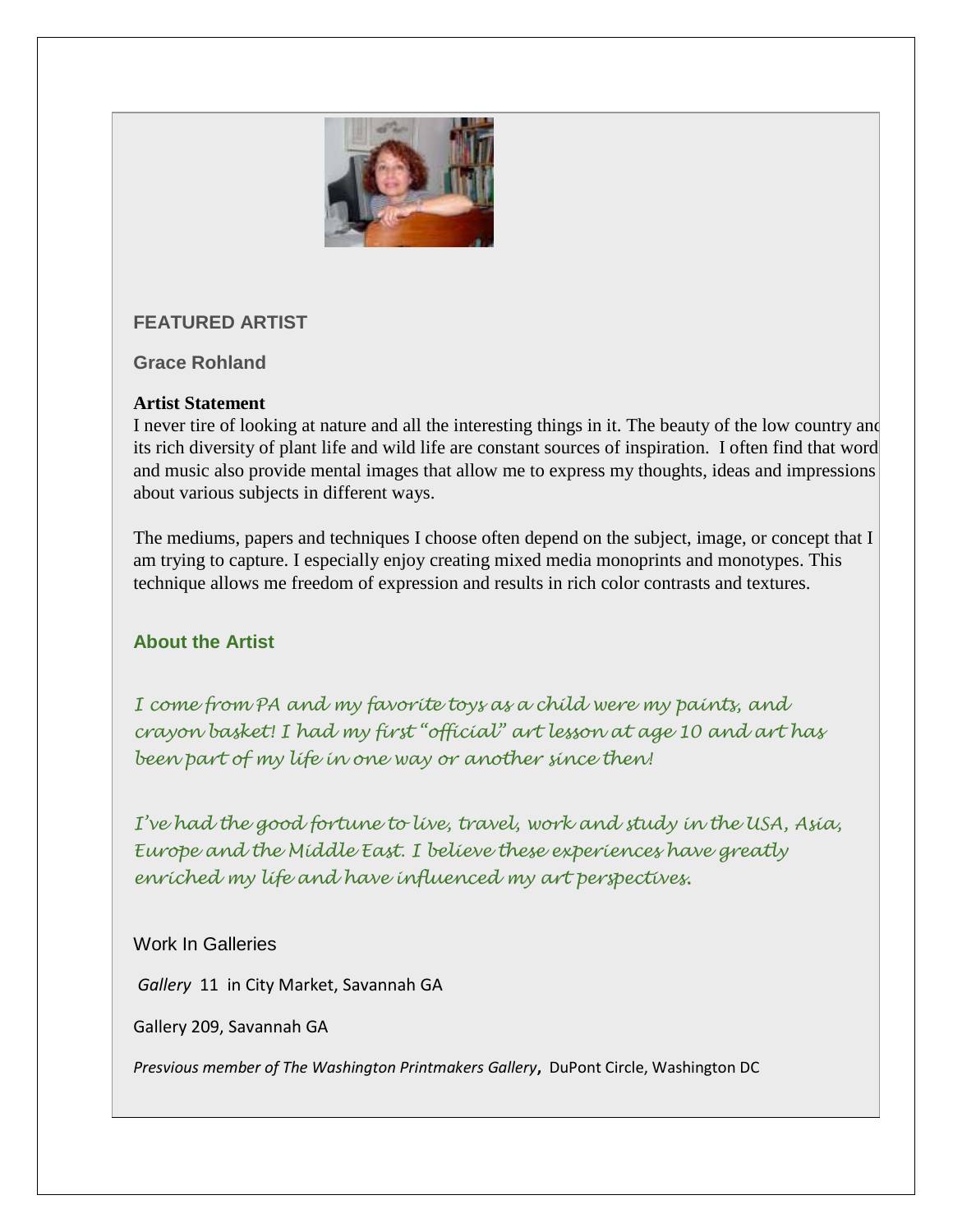#### **Memberships**

*Landings Art Association, Savannah Art Association, Cultural Alliance Greater Washington DC*

**Education:** Ed.D, M.Ed, BFA, University of Utah.

*BS Ed. Kansas State University* Degree - Academia delle Belle Arti, Rome Italy,

Tyler School of Art, Rome Italy

**Studio**: 129 Mercer Rd. Savannah, GA 31411 912-598-8217

**Email**: [mammaRoGra@aol.com](mailto:mammaRoGra@aol.com)

# **Images of Some of Grace's paintings….**



**Enchanted Garden Cancing Trees Magical Bamboo** 





Congratulations to Barry Nehr for his sale of his paintings of the Girraffe at the SAA Airport Gallery!!! Also, Martha Love for her sale at Pace Gallery.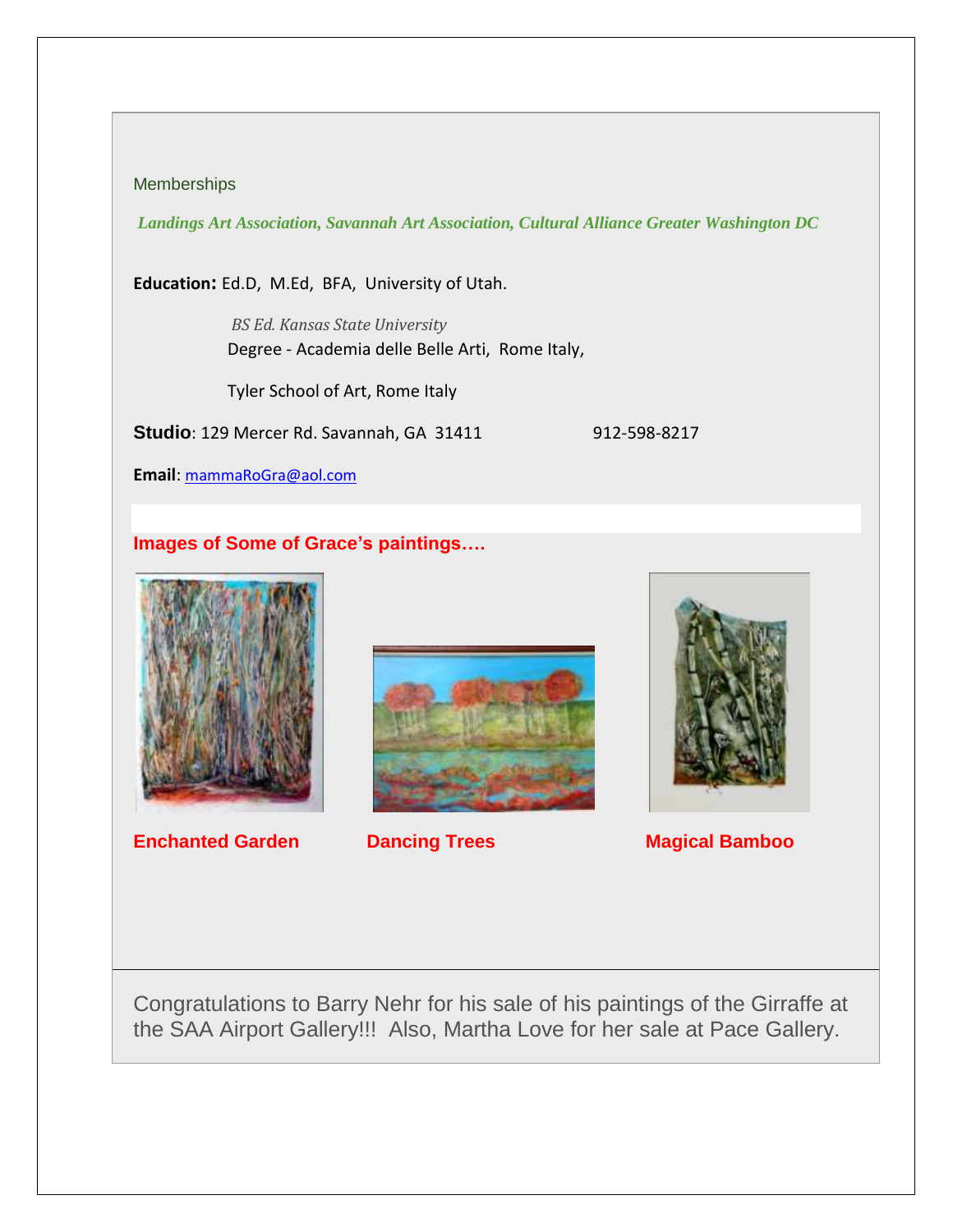*The Savannah Art Association is proudly holding a scholarship competition for High School Students and their schools. The students will create their 2D pieces of art using the theme "Visual Blues". Chatham County public and private schools will compete for a first prize of \$500 and the winning entries will be hung in the Jepson during March 2015. For more information please contact Ed Eckstrand. We will be needing volunteers to help find donors to fund this project. Give generously of your time.*

*Thanks, BOD*

**News from the Board**

**Our Holiday Party**

**SAA will have its Holiday Party at the Funky Brunch Café (next to Dick Blick) on Broughton Street. Cost \$35 a person, tax and gratuity included, make checks out to SAA. Cash bar.**

 **The menu consists of**

**Salad: choice of traditional Caesar or House Salad with our House dressing**

 **Entrees: Slow Roasted Prime Rib served with whipped Potatoes and fresh garden vegetables**

 **Fresh Catch of the Day fresh fish sautéed in a lemon butter served over Julienned Garden vegetables with seasoned red potatoes**

 **Broiled ½ Chicken Fresh herbed ½ chicken broiled and served with a seasoned rice and fresh garden vegetables**

**Vegetable Medley Fresh garden seasonal vegetables grilled and seared over a puree of blended potatoes.**

 **Dessert Vanilla bean ice cream topped with fresh raspberry coulis**

**THE FUNKY BRUNCH CAFÉ 304 EAST BOUGHTON STREET SAVANNAH, GA 31401**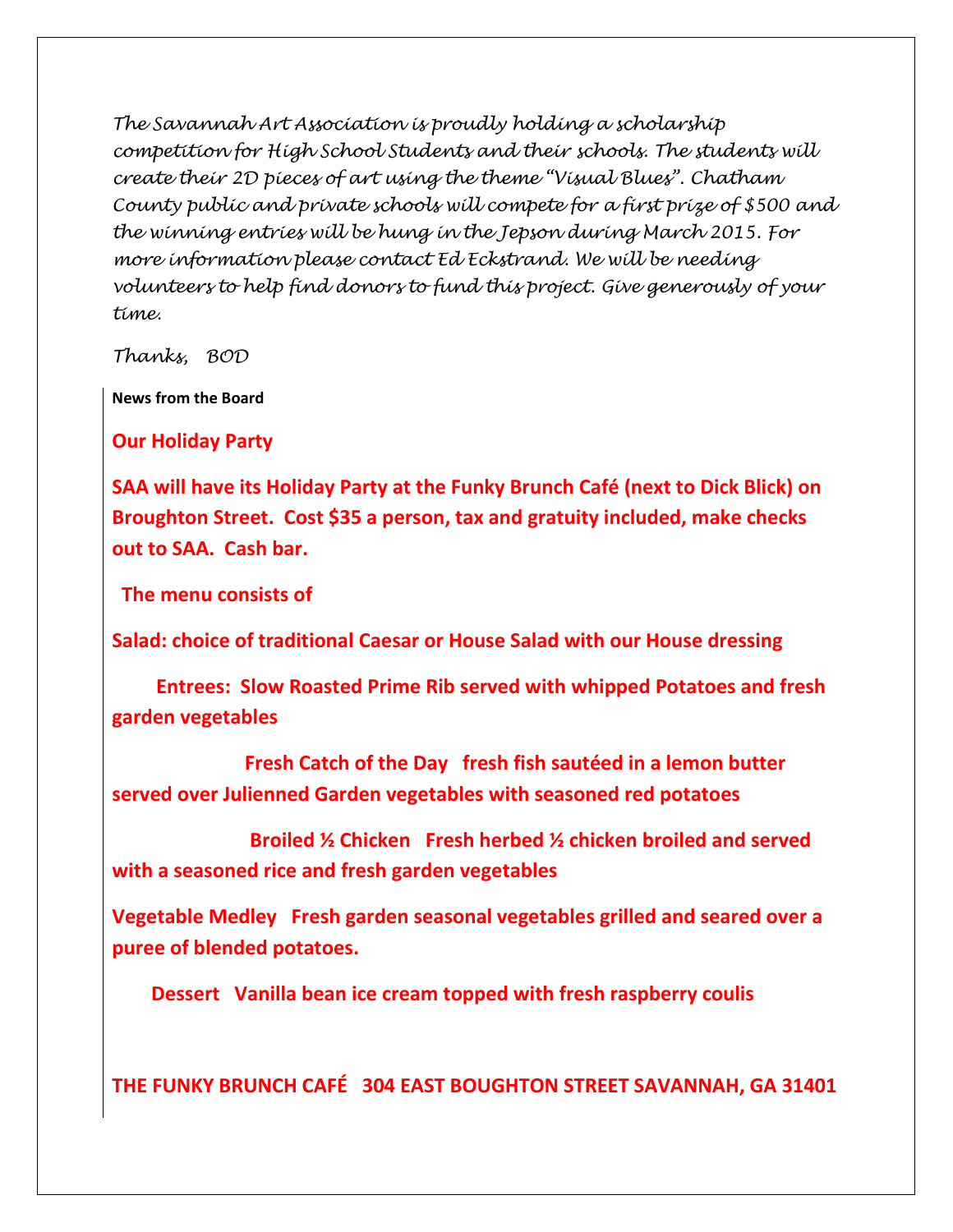## **River Street**

**Thanks to all who participated in our River Street tent during 2014. We had a great year and enjoyed the fun of being on River Street with the First Saturday crowds. Special thanks to Jerome Mitchell for hauling all the equipment needed down to River Street. If we continue to go to First Saturdays in 2015, we will begin in April 2015. Let us know if you are interested and we plan on it.**

**\_\_\_\_\_\_\_\_\_\_\_\_\_\_\_\_\_\_\_\_\_\_\_\_\_\_\_\_\_\_\_\_\_\_\_\_\_\_\_\_\_\_\_\_\_\_\_\_\_\_\_\_\_\_\_\_\_\_\_\_\_**

The SAA Board is currently working on the 2015 Budget. If you have any programs you think we be working on or planning on please let us know now. We are interested in your ideas.

# SAA NEW GALLERY, ANNOUNCEMENT/INFORMATION

### Bobbie Kraft

At the beginning of 2014, you may recall the survey sent asking who might be interested in participating in a dedicated SAA gallery. With the support of our Board of Directors, that dream is happening. The lease has been signed and we plan to occupy in January. Though we will open sooner, look for a grand opening shortly after Saint Patrick's Day (the Savannah beginning of spring)!

The location is 232 Bull Street at Perry Street on Chippewa Square between the Savannah Theater and Café Espresso at garden level. The building is being completely restored and is lovely. Upstairs will be vacation rental spaces with vacationers (customers) constantly changing. Next door will be another gallery occupied by prominent artists, Ted Scypinski and Stephen Kasun.

A committee is being formed for members who want to show there. Andrea Stark is the BOD member to contact for more information about hanging your work there.

Founding members, (who are paying the rent and working hard to make this happen), include the SAA Board of Directors, Bobbie Kraft, Andrea Stark, Phil Stark, Ed Eckstrand, Grace Rohland, Samantha Claar, Jill Buckner, Becky Marcussen, Margie Sone and Karen Borden.